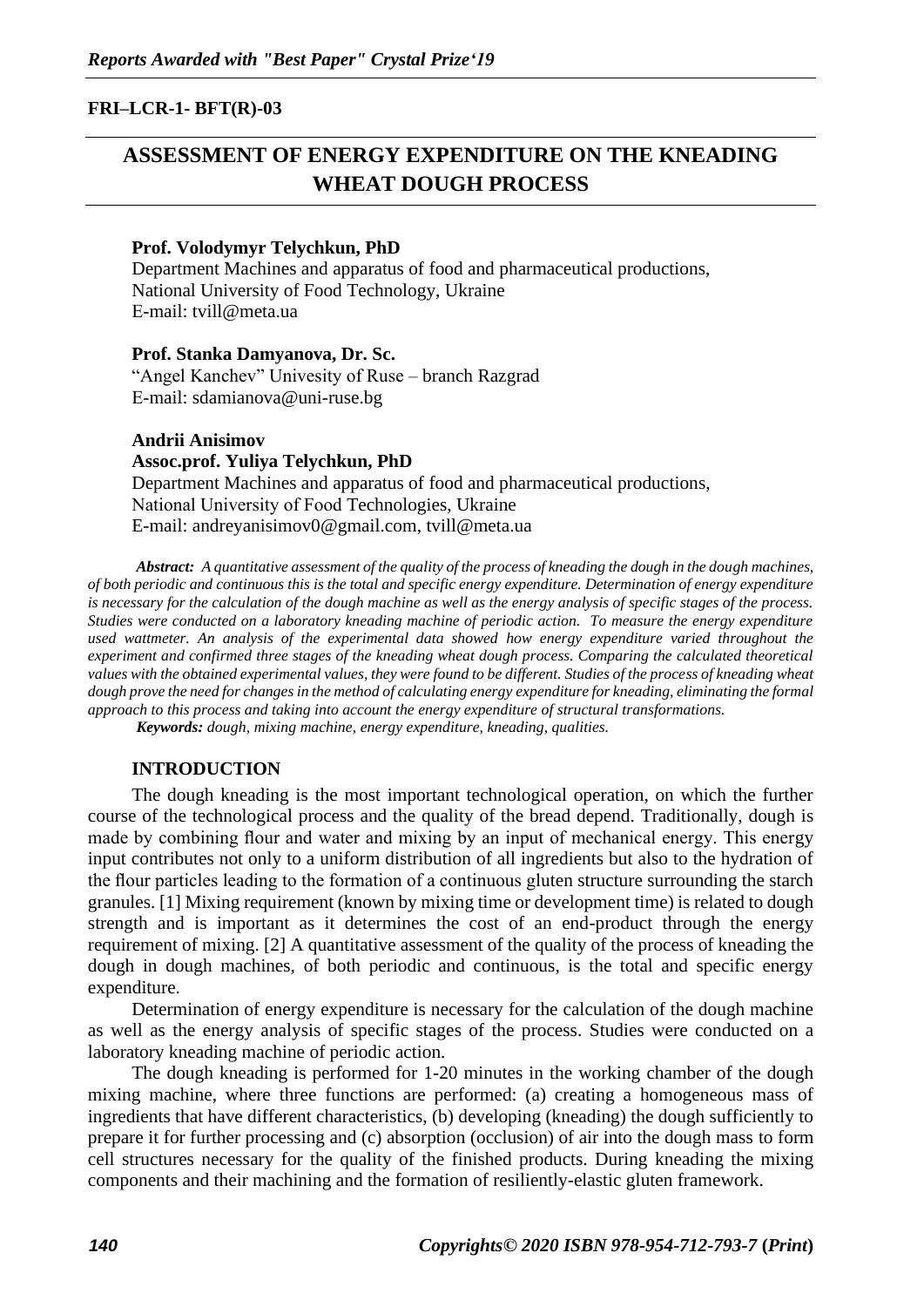To facilitate the analysis of the laws of the process of mixing A.T. Lisovenko [3] has been proposed a three-stage model of the process of wheat dough kneading (Fig. 1):



Fig. 1. Three-stage model of the process of kneading wheat dough Processes during dough kneading:

1.Damping; 2. Aggregation; 3. Sorption; 4. Dispersion 5. Dissolution; 6. Swelling; 7. Occlusion; 8. Oxidation; 9. Intermolar compound 10. Structural formation

The first stage – the mechanical mixing and aeration of the components. As a result of this stage, a uniform distribution of the components of the mixture is achieved. Accompanied by moistening of dry ingredients, their dispersion, aggregation, and moisture sorption. This stage should be carried out as soon as possible with minimal energy consumption. With an increase in the duration of the first stage, the process is complicated by the swelling of flour particles and their cohesion, which complicates further mixing and uniform distribution of components.

The second stage – the kneading itself. It is characterized by equalization of moisture of various components, the transition to a solution of soluble parts of flour. In this case, the shear stress increases and, as a result, the energy expenditure for the drive of the dough mixer increase.

The third stage – plasticization. Accompanied by structural changes in the starch particles and creating a gluten grating which covers a starch granule. The third stage requires enhanced mechanical impact, and not just mixing, since the creation of gluten films (grinding) takes place along with the destruction of gluten molecules, the latter is significantly affected by the activity of some enzymes, as well as humidity and temperature of the dough.

Bakers and specialists also distinguish three consecutive stages of kneading the dough – phase: hydration, dough formation and mixing the mixture [4].

#### **EXPOSITION**

The amount of energy expenditure by kneading can be determined experimentally and calculated according to the proposed procedure by Prof. A.T. Lisovenko. [3]

In most modern kneading machines, the kneading process is carried out as a result of the rotational movement of one or more kneading blades. The energy balance is determined per cycle of the kneading blade (1).

$$
A_i = A_1 + A_2 + A_3 + A_4 \tag{1}
$$

where:  $A_1$  – the work spent on mixing the mass (2):

$$
A_1 = a \cdot b \cdot \pi \cdot \rho_m \cdot n^2 \cdot \cos(90 - \alpha) \cdot (r_1^2 - r_2^2) \cdot ((1 - k) \cdot \pi^2 \cdot (r_1^2 + r_2^2) + \frac{k \cdot S^2}{2}) \tag{2}
$$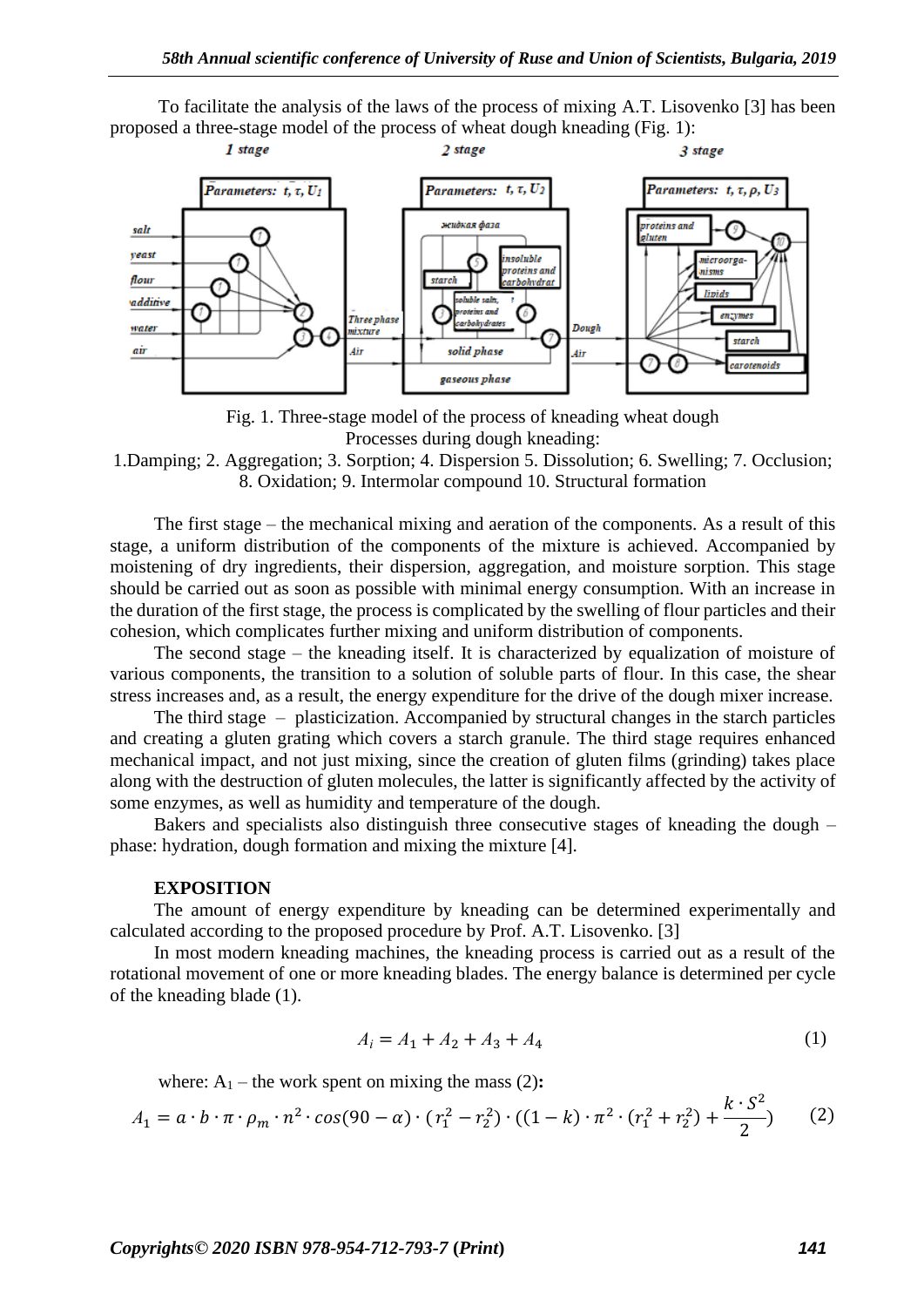A<sup>2</sup> - work spent on moving the blades (3) **:**

$$
A_2 = \frac{2}{3} \cdot a \cdot b \cdot \delta \cdot \rho_m \cdot \pi^2 \cdot n^2 \cdot (r_1^2 - r_2^2) \tag{3}
$$

A3-work spent on heating the dough and tangential to it the metal parts of the machine (4)**:**

$$
A_3 = \left(\frac{(t_1 - t_2)}{n \cdot \tau_k}\right) \cdot \left(m_d \cdot c_d + m_m \cdot c_m\right) \tag{4}
$$

A4 - work spent on changing of the structure of the dough: (5)**:**

$$
A_4 = (0.05 \dots 0.1) \cdot A_1 \tag{5}
$$

To compare the energy expenditure of various types of kneading machines, they should be recalculated for 1 g of dough and calculate specific work according to equation (6)**:**

$$
A_{i\ sp.} = \left(\frac{\tau_k \cdot n}{m_d}\right) \cdot A_i \tag{6}
$$

The intensity of the process is calculated based on the specific work (7)**:**

$$
U = \frac{A_{i\ sp.}}{\tau} \tag{7}
$$

The aim of our research was to determine the correspondence of the calculated values of energy expenditures for a batch of dough with experimentally obtained data. The studies were carried out on a batch-mixing laboratory dough mixing machine (Fig. 1), which consists of a drive with the ability to adjust the number of revolutions of the boiler stands on the bed, a bowl for mixing with a lid. The working body is kneading burst anchor type. The dough was kneaded according to the recipe for 20 minutes. As a controlled parameter, the rotation speed of the working body of the kneading machine is considered. To measure energy consumption, a Lemanso LM669 power meter was used.



Fig. 2. Scheme of the laboratory kneading machine:

1-bedplate; 2-drive with the possibility of adjusting the number of revolutions; 3 - gear shift lever; 4-kneading container; 5 - working body; 6- cover; 7- Lemanso LM669 – device for measuring electric power.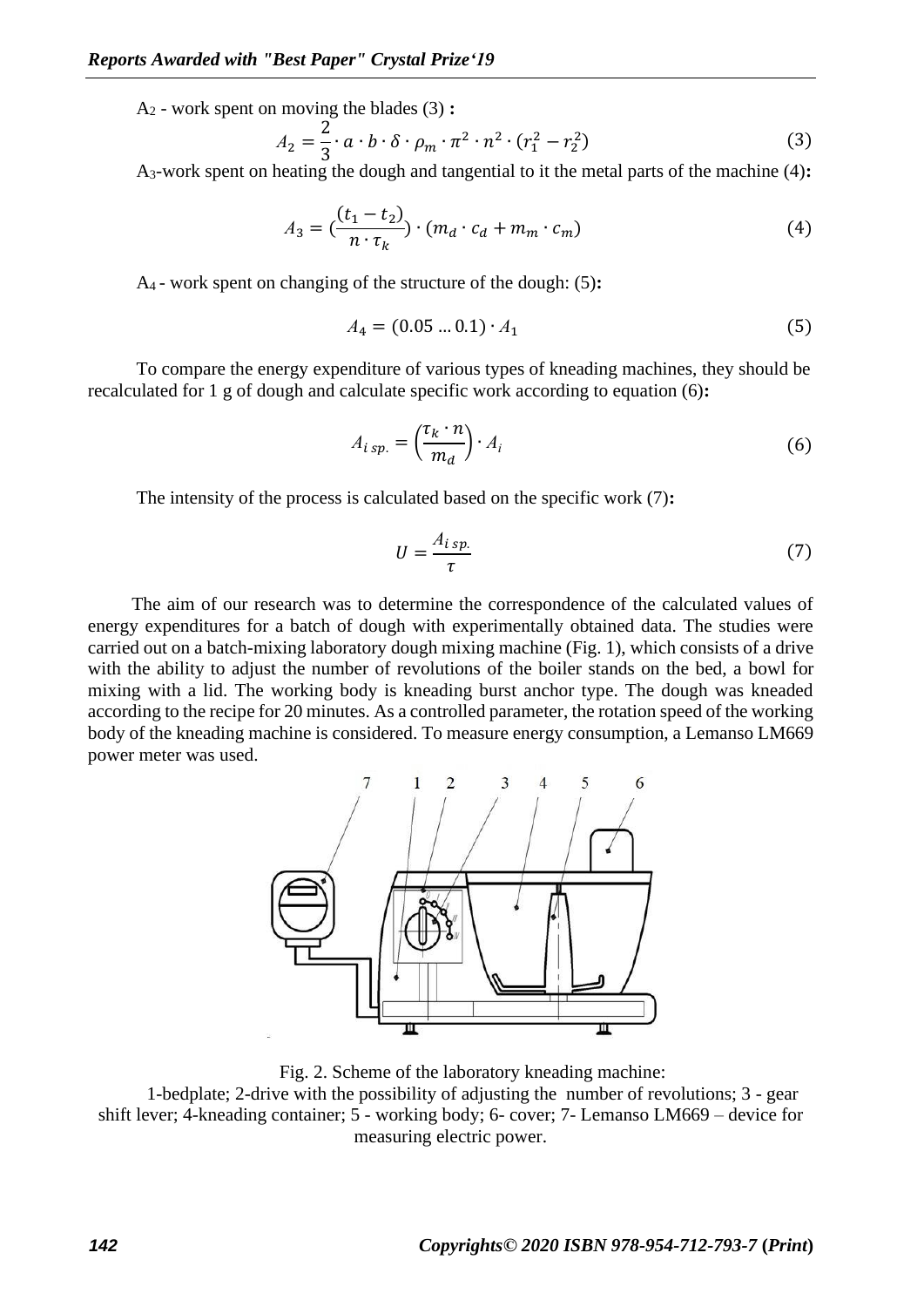

Fig. 3. Experimental energy expenditure

The experimental values of the energy expenditure during the kneading (Fig. 3).

As a result of processing and analysis of experimental data (Fig. 4), the averaging curves were obtained for the changes in energy consumption at different speeds of rotation of the working body: 1 - first speed (n = 1.5 r / s); 2 - second speed (n = 2.2 r / s); 3 - third speed (n = 2.8 rpm); 4 - fourth speed ( $n = 4.4 r/s$ ) obtaining the dependences show how energy expenditure changes over the course of the experiment and confirm the three-stage process of mixing wheat dough: I - stage of components mixing; II - stage of kneading itself; ІІІ - stage of plasticization;



Fig. 4. Dependence of the energy expenditure in time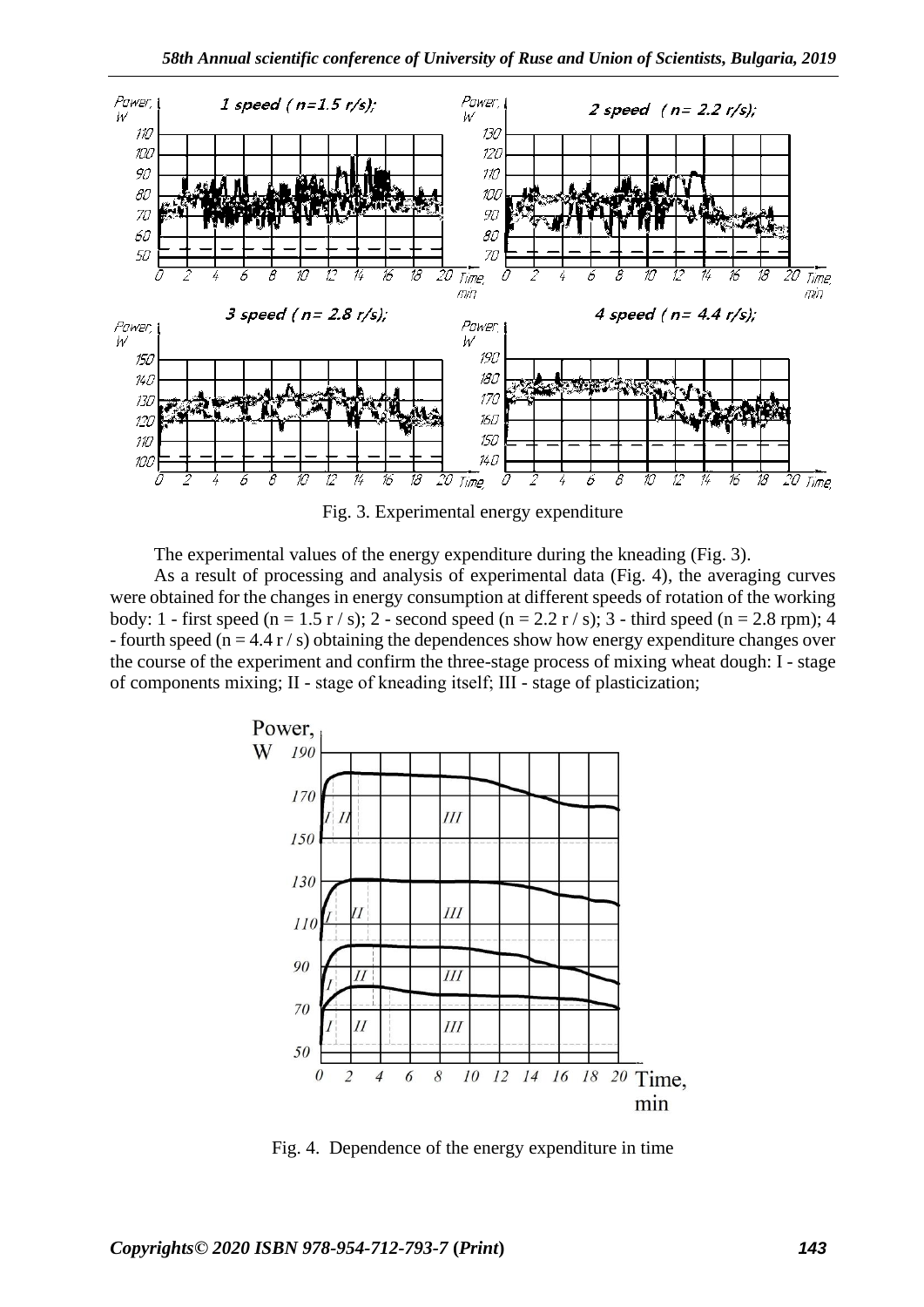We calculated the energy according to formulas  $(1)$ ,  $(2)$ ,  $(3)$ ,  $(4)$ ,  $(5)$  and  $(6)$  and the intensity of the kneading process (7) and, accordingly, the energy expenditure of the experiments. Data entered into the table for comparison (table 1)

|                                                                   |         | Specific work in stages, $J/g$ |        |                              |        |                               |        |                                |        |
|-------------------------------------------------------------------|---------|--------------------------------|--------|------------------------------|--------|-------------------------------|--------|--------------------------------|--------|
|                                                                   |         | First speed,<br>$n=1.5$ r/s    |        | Second speed,<br>$n=2.2 r/s$ |        | Third speed,<br>$n = 2.8$ r/s |        | Fourth speed,<br>$n = 4.4 r/s$ |        |
|                                                                   |         | exp.                           | theor. | exp.                         | theor. | exp.                          | theor. | exp.                           | theor. |
| Work spent on<br>mixing                                           | 1 stage | 1,722                          | 0,161  | 2,346                        | 0,165  | 2,423                         | 0,169  | 2,767                          | 0,187  |
|                                                                   | 2 stage | 10,288                         |        | 7,775                        |        | 6,770                         |        | 6,361                          |        |
| Work spent on moving the<br>blades                                |         |                                | 0,020  |                              | 0,025  |                               | 0,030  |                                | 0,052  |
| Work spent on heating                                             |         |                                | 4,976  |                              | 5,233  |                               | 6,610  |                                | 11,035 |
| Work spent on changing of<br>the structure<br>$(3 \text{ stage})$ |         | 46,796                         | 0,016  | 49,134                       | 0,016  | 50,701                        | 0,017  | 51,791                         | 0,019  |
| Specific work                                                     |         | 58,806                         | 5,172  | 59,255                       | 5,438  | 59,894                        | 6,826  | 60,919                         | 11,293 |
| Intensity of the process<br>(W/g)                                 |         | 0,0490                         | 0.0043 | 0,0494                       | 0,0045 | 0,0499                        | 0,0057 | 0,0508                         | 0,0094 |

Table 1. Comparative analysis of experimental and theoretical energy consumption.

So according to the calculation results, the specific energy consumption per batch is from 5 according to the first speed to 11  $j$  / g according to the fourth speed, while the experimental values are from 58.8 to 60.9 i  $/$  g.

In the first and second stages, the difference is not so insignificant. We see the largest deviations in the of specific work spent on changing the structure of the doudg.

The theoretical calculation does not fully take into account the energy consumption for viscous friction of the dough mass during mixing and the change in the structurally mechanical properties of the dough mass, the transition during kneading from individual powder and liquid masses to a complex structure that is characterized by non-new properties.

## **CONCLUSION**

Obtaining experimental and theoretical values of energy expenditure differ: in the first and second stages, the difference is insignificant. The largest deviations are observed in the costs of specific work at the plasticization stage.

It is necessary to make changes to the methodology for calculating the energy expenditure for the kneading process, excluding the formal approach to this process and accounting for energy expenditure for structural transformations, which are decisive in terms of both energy expenditure and the quality of the dough semi-finished product. We propose to change the formula for calculating the work spent on changing the structure of the dough (stage 3), according to the existing methodology, the work spent on changing the structure of the dough is calculated as 5- 10% of the work on mixing the mass of the dough itself. We propose to increase this percentage and calculate the work on the structural change of the dough as 10 multiply the value of the work on heating the dough and metal parts (A3).